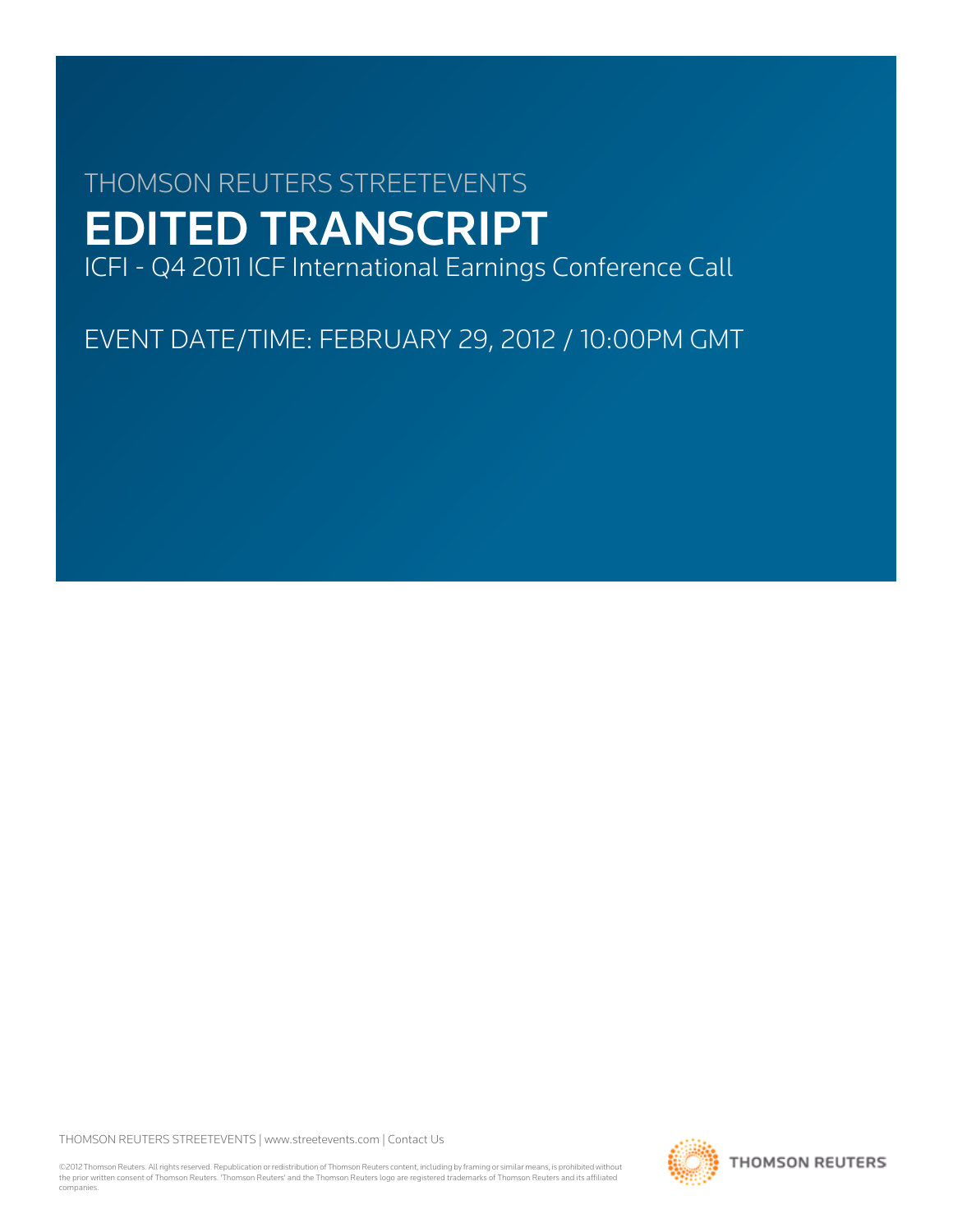## **C ORPORA TE P A R TICIP ANTS**

**[Douglas Beck](#page-1-0)** *ICF International Inc - SVP Corporate Development* **[Sudhakar Kesavan](#page-1-1)** *ICF International Inc - Chairman and CEO* **[John Wasson](#page-2-0)** *ICF International Inc - President, COO* **[Sandy Murray](#page-3-0)** *ICF International Inc - Interim CFO*

## **C ONFERENCE C ALL P A R TICIP ANTS**

**[Tim Quillin](#page-4-0)** *Stephens Inc. - Analyst* **[George Price](#page-5-0)** *BB&T Capital Markets - Analyst* **[Timothy McHugh](#page-7-0)** *William Blair & Company - Analyst* **[Tobey Sommer](#page-8-0)** *SunTrust Robinson Humphrey - Analyst* **[Bill Loomis](#page-9-0)** *Stifel Nicolaus - Analyst*

## **PRESENT A TION**

#### **Operator**

<span id="page-1-0"></span>Welcome to the ICF International fourth quarter and year end 2011 conference call. During the presentation, all participants will be in a listen-only mode. Afterward, you will be invited to participate in a question-and-answer session. (Operator Instructions) As a reminder, this conference is being recorded on Wednesday, February 29, 2012, and cannot be reproduced or rebroadcast without permission from the Company. And now, I'd like to turn the program over to Mr. Douglas Beck, Senior Vice President Corporate Development. Please go ahead, sir.

## **Douglas Beck** *- ICF International Inc - SVP Corporate Development*

Thank you, Operator. Good afternoon, everyone, and thank you for joining us to review ICF's fourth quarter 2011 performance.With us today from ICF International are Sudhakar Kesavan, Chairman and CEO; John Wasson, President and COO; and Sandy Murray, Interim CFO.

During this conference call, we will make forward-looking statements to assist you in understanding ICF's Management's expectations about our future performance.These statements are subject to a number of risks that could cause actual events and results to differ materially, and I refer to you our February 29, 2012, press release and our SEC filings for discussions of those risks. In addition, our statements during this call are based on our views as of today.We anticipate that future developments will cause our views to change. Please consider the information presented in that light.We may, at some point, elect to update the forward-looking statements made today, but specifically disclaim any obligation to do so.

<span id="page-1-1"></span>I will now turn the call over to our CEO, Sudhakar Kesavan to discuss fourth quarter 2011 highlights. Sudhakar.

#### **Sudhakar Kesavan** *- ICF International Inc - Chairman and CEO*

Thank you, Doug. Good afternoon, everyone, and thank you for joining us.We are pleased to report on another strong quarter and full year, discuss our guidance for 2012, and how we see our business evolving over the next year. First, to the fourth quarter. Revenues came in within our guidance range, driven by the strength of our commercial business, which was up 59% over the comparable 2010 period. Much of this growth was in energy efficiency work, where we believe we are the market leaders. We are currently doing some level of energy efficiency work in 26 states, and have significant opportunities to build upon initial assignments by; one, leveraging the experience we have gained on the larger projects, and two, by entering new state markets. In addition, our environmental management work on pipelines and transmission lines continues to be strong, and will be an ongoing source of long-term growth for ICF.We also reported quarter-over-quarter growth in both our state, local, and federal businesses.

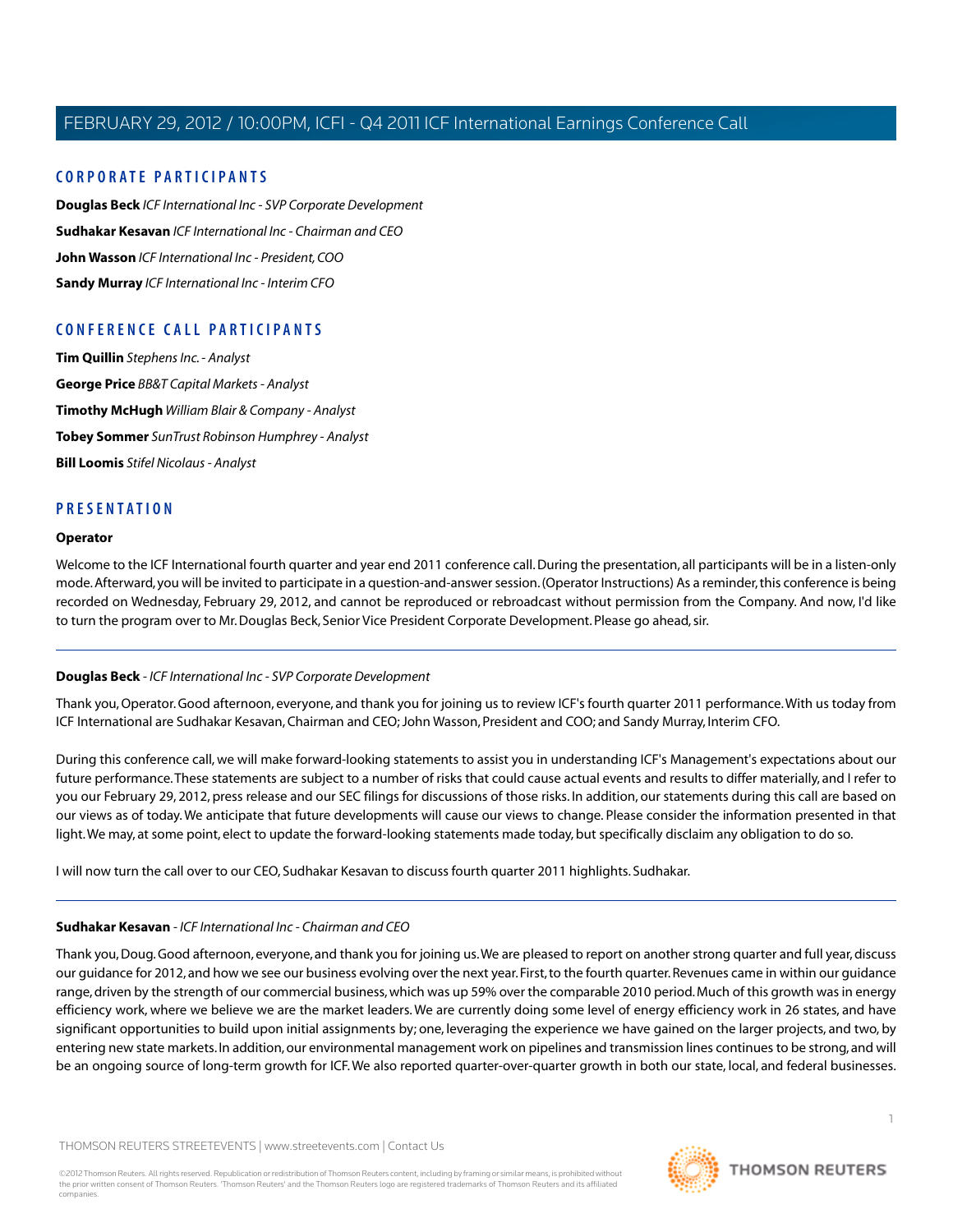The 7.2% increase in state and local primarily resulted from the infrastructure project management work that we are doing out West, much of which has been funded by bond issues and municipal sales taxes.

Our federal business grew at 2.1%, led by demand for our implementation work, especially in health-related IT services. The federal growth rate was lower than what we expected. Looking forward, we believe that the growth in the federal business will remain constrained due to the tightening federal budget, and our expectation is that federal businesses will grow at a mid-single digit rate.We hope to do better, given our strong backlog and record sales, but it is prudent to be cautious. Our profitability in the fourth quarter again significantly outpaced revenue growth, benefiting from a favorable mix of business, greater productivity, and lower depreciation and amortization costs.

Full year 2011 was another strong year for ICF in terms of financial results. Both operating profits and net income increased at more than twice the rate of our revenue growth, benefiting in large part from the strong growth of our commercial business, and our ability to effectively executive on larger contracts. Contract awards for the year reached a record \$1.2 billion, up 43% year on year, and implementation contracts valued at \$25 million or more accounted for more than 50% of this year's sales. We believe that the combination of ICF domain expertise and our greater IT capabilities continues to distinguish our proposals.

Our success in business development positions us well for continued growth across our key markets. Currently, our energy, environment, and infrastructure business serves both government and commercial clients, and represents an addressable market of over \$16 billion. Our health and social programs business serving government clients, represents an addressable market of over \$19 billion. These two businesses have been the drivers of our growth for the last five years, and where we have built our domain expertise over the last 40 years. Our two recent acquisitions, however, have significantly expanded our business opportunities, and have positioned ICF to take advantage of three new business areas that can serve as additional growth drivers over the next five years. These business areas are -- first, providing digital interactive implementation services to our commercial and government clients; second, consulting to commercial clients such as payers and providers in the health sector; and third, taking advantage of advisory and implementation opportunities in Asia and Europe, due to ICF's increased scale and presence in these geographies. As a result of the Ironworks Consulting acquisition, which was completed on December 31, 2011, providing digital interactive service has become a key new implementation service offering for ICF.

This is estimated to be a \$34 billion addressable market in 2011, and is expected to grow annually at 17% over the next 5 years. We acquired an attractive balance of commercial and Federal Government work in this arena, and leading interactive media, and content portal expertise. This provides us with substantial opportunities to take advantage of the existing strong demand, as well as cost sale new implementation services to existing ICF clients. Ironworks will also be able to offer ICF data analytics capabilities and strategic communication services to its client base. The Ironworks transaction also gives ICF entree into a \$14 billion addressable commercial health consulting market. Here, we plan to build upon Ironworks' consulting experience, and long-standing client relationships in the health sector by leveraging ICF's federal health expertise to expand the breadth and depth of our combined offerings to healthcare providers and insurance companies.

<span id="page-2-0"></span>The GHK acquisition, which closed today, will double our international business outside of the Americas, and gives us a broad footprint of services and geographies from which to grow. GHK expands the depth and breadth of our core domain expertise in social programs, environment, transportation, and planning. The increased scale of our business and closer proximity to clients will able us to significantly expand our work in Europe and Asia. In summary, we believe that these recent accessions are the most potentially transformative transactions ICF has made to date, and we are enthusiastic about what we are already seeing in terms of cross marketing success.We ended 2011 with a backlog of \$1.7 billion, and our pipeline is \$2.7 billion, setting the stage for another growth year in 2012. I would now like to turn the call over to John Wasson, our President and Chief Operating Officer.

#### **John Wasson** *- ICF International Inc - President, COO*

Thank you, Sudhakar. Good afternoon. As Sudhakar noted, we ended the year with the strongest sales total we have ever had, \$1.2 billion. This included a fourth quarter sales total of \$163 million, which, by seasonal standards, is quite strong.This year's fourth quarter sales were 8.5% higher than last year, which is excellent performance following our record third quarter.We were also pleased that the sales were well represented across our main markets, and in both the government and commercial sectors.The largest commercial wins included energy efficiency projects; infrastructure environment management, especially for transmission systems and pipelines; aviation; industry management consulting; and energy consulting

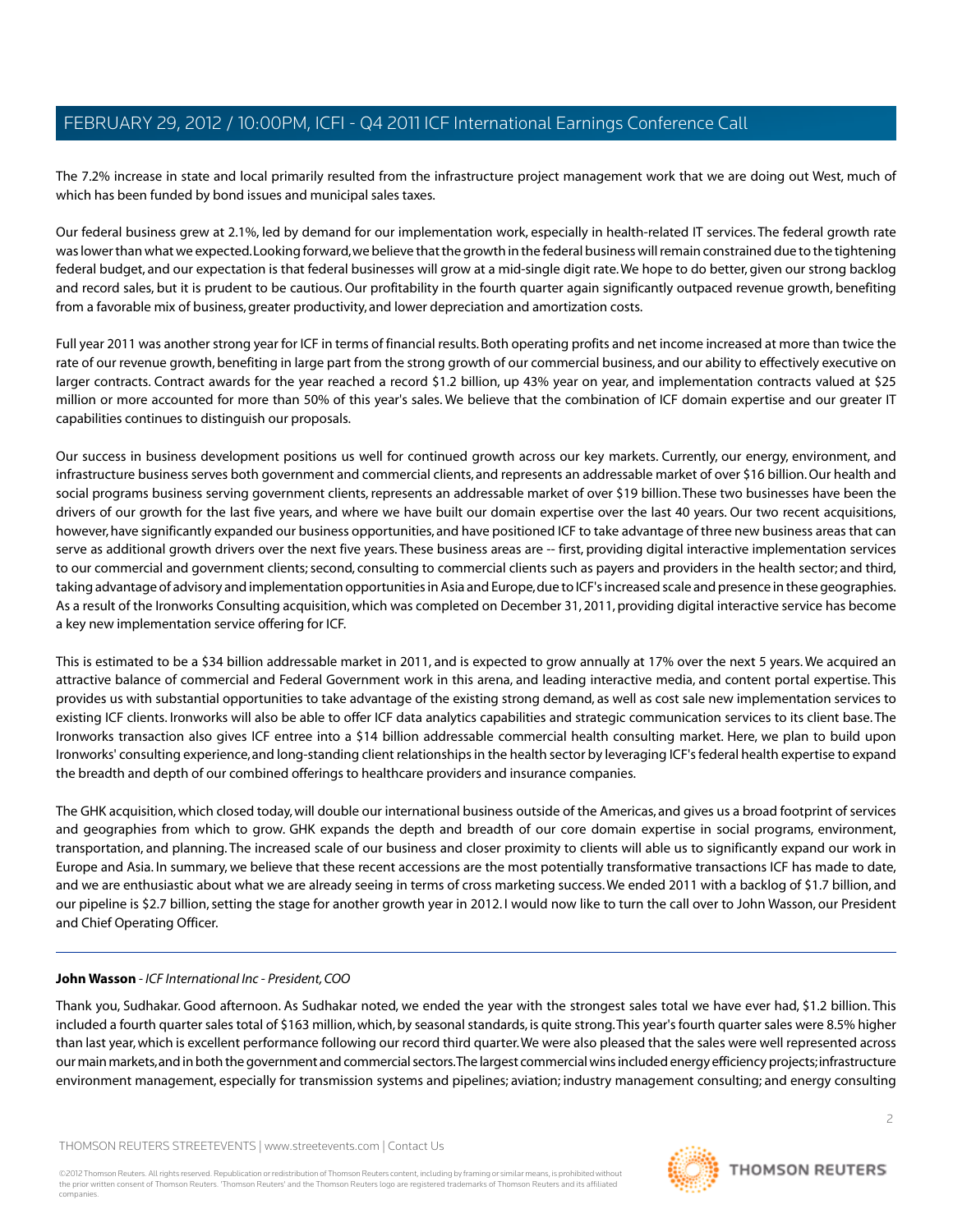around fuel use, power markets, and infrastructure protection. Of course, next quarter we will also be recording the sales from our Ironworks acquisition in new commercial markets such as health and financial services, as well as in energy where we are already strong.

Last quarter, the largest single commercial award was in energy efficiency with PEPCO Holdings, located here in the Mid-Atlantic region.This \$12 million contract focuses on the residential energy efficiency market, where we have an industry-leading track record in driving customer participation, coupled with building the necessary technical infrastructure to deliver the program services. We continue to remain bullish about the growth prospects in energy efficiency programs. In fact, last month, the Institute For Electric Efficiency completed its annual survey of over 200 utilities and government organizations tasked with saving energy.This study found that 2011 energy efficiency budgets reached \$6.8 billion, 20% higher than 2010 levels, and more than double the level of 2007 funding.You may note that last night, we announced an \$11.5 million extension of our work at the Southern Maryland Electric Cooperative.

In the federal market, we logged new sales with nearly every Cabinet agency, representing all of our major markets, from Energy and Environment, to Health and Human Services, to National and Homeland Security. Our largest win was a \$32.8 million contract with the Department of Education, where for the first time, we were tasked to operate the Regional Education Laboratory Mid-Atlantic, known as REL. REL is one the 10 federal regional labs charged with supporting applied research and development, and disseminating best practices. In the federal market, other significant wins ranged from health communication campaigns and cyber security work at the Department of Defense to technical assistance and web development at the Department of Health and Human Services, to survey and data analysis at the National Science Foundation.

Our wins in the state and local markets continued to emphasize environmental management, air quality, and energy conservation work. And finally, in the areas outside the US, we continued to win work in energy efficiency and clean energy, and airport and airline consulting services.We certainly look forward to augmenting these augmenting these areas with GHK's capabilities in Asia and Europe. As you know, we are now over eight weeks into our acquisition of Ironworks. I wanted to report that the integration is proceeding smoothly, and they now are fully integrated into our financial systems.

In business development, we have teams working on how we can jointly leverage our capabilities in energy, to tell the interactive story to ICF clients, to introduce ICF strategic communications and IT capabilities to commercial healthcare payers and payees, to introduce Ironworks interactive services to ICF's broad list of non-profit clients, and to totally exploit a full range of interactive capabilities for federal clients.Thus far, we have had very positive feedback, and have already sold elements of our communication capabilities to a healthcare insurance payer. As Sudhakar noted, our current pipeline is \$2.7 billion, a significant jump over the \$2.3 billion pipeline at the end of the third quarter, which was seasonality lower after logging a record \$600 million-plus in sales.We continue to see robust opportunity across all of our markets, and currently the pipeline includes 24 opportunities greater than \$25 million, and 41 opportunities greater than \$10 million. Finally, in the fourth quarter, we experienced a very low personal turnover rate of 2.3%, yielding an equally impressive low turnover of 10.3% for the year. Now, let me turn the call to our Interim CFO, Sandy Murray. Sandy?

## <span id="page-3-0"></span>**Sandy Murray** *- ICF International Inc - Interim CFO*

Thanks, John. Good afternoon, everyone. I am pleased to review another successful quarter and full year, and provide guidance on certain line items for 2012. Revenue for the fourth quarter was \$213.9 million, an increase of 11% over the prior-year fourth quarter. As Sudhakar stated earlier, this growth was driven by the strength of our commercial business, largely in the energy efficiency area. Gross profit margin was 38.6%, up from 38.1% in last year's fourth quarter.The expanded gross margin reflects the continued benefit of our increased commercial business, partially offset by higher subcontractor costs related to our larger implementation contracts.

Indirect and selling expenses remained stable as a percentage of revenues.They were at \$63.5 million in the quarter, an increase of 13% over last year's fourth quarter, including \$1.3 million in acquisition-related expenses. Exclusive of these charges, indirect and selling expenses were 29.1% of revenues, compared to 29% last year. It was 29.7% in this year's fourth quarter, compared to 29% last year, and 28.7% for the full year, compared to 28.6% last year. Amortization of purchased intangibles was \$2.4 million in the fourth quarter, in line with expectations. Operating income in the fourth quarter was \$13.9 million, an increase of 19.1% over the prior-year fourth quarter. And operating income margin was 6.5%, compared to 6% in the 2010 fourth quarter.

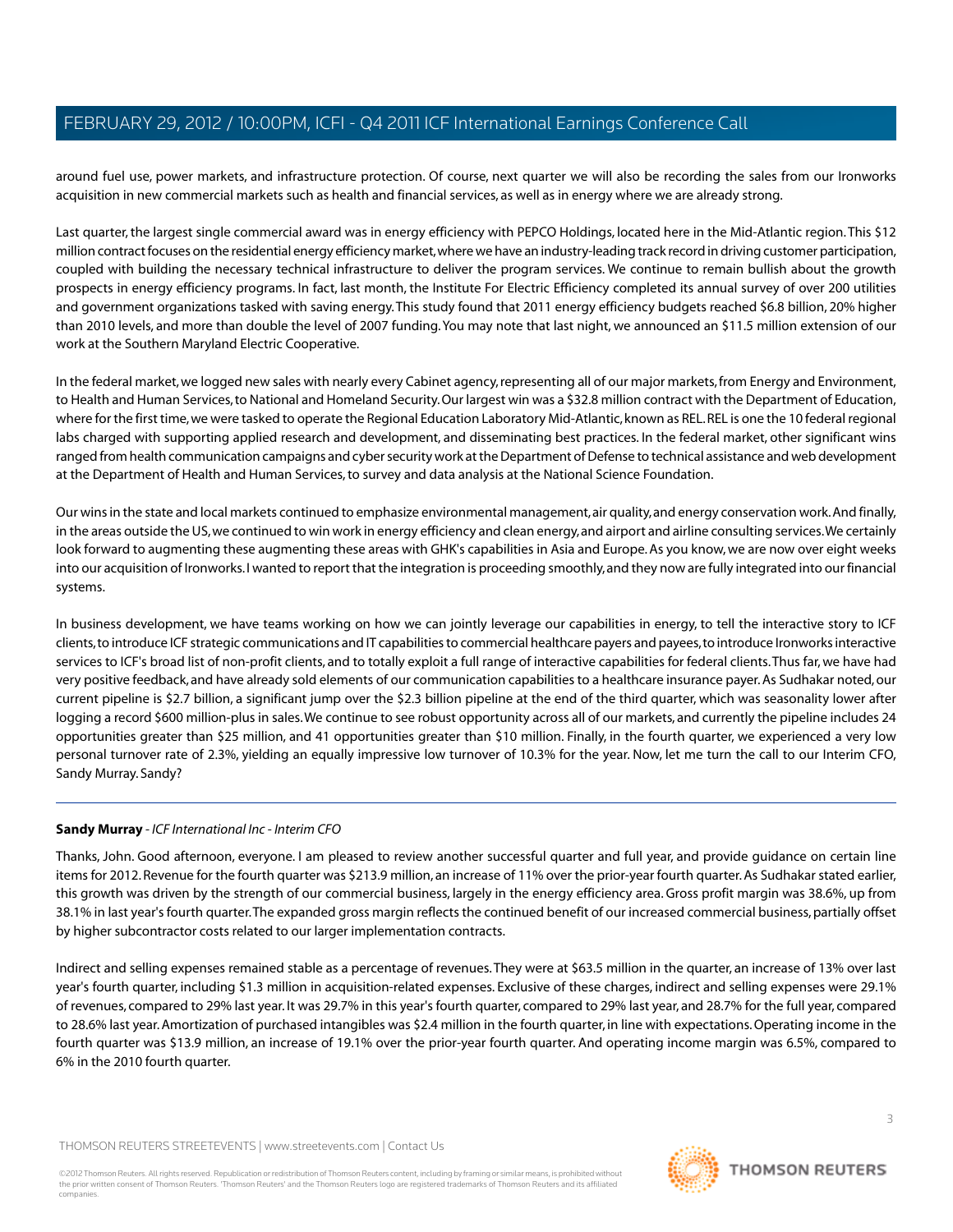Excluding acquisition-related expenses in the fourth quarter of 2011, operating income margin would be 7.1%.The effective tax rate for the fourth quarter was 34%, compared to 34.2% in the prior year. The income tax rate was positively affected in each year by certain favorable adjustments that brought the rates down below the statutory rates. Net income was \$8.8 million in the fourth quarter, up 24% from last year's fourth quarter, and diluted earnings per share of \$0.44, up from \$0.36. As Sudhakar noted, full year 2011 was another year of strong year-over-year growth for ICF. Revenue increased to \$840.8 million, 10% over the prior year. Full year gross profit margin was 38.1%, compared to 37.7%. Operating income was \$58.9 million, an increase of 25.5%, and operating income margin was 7%, compared to 6.1% in the prior year.

Net income was \$34.9 million, up 28%, and diluted earnings per share was \$1.75, up 26%. Our acquisition of Ironworks was completed on December 31, 2011. As a result of this transaction, our long-term debt increased \$145 million. We ended the year with a debt-to-capital ratio of 27%. Cash flow from operating activities was \$59.5 million for the year.We utilized our strong cash flow to pay down \$48 million in debt in 2011. Days sales outstanding for the year, including the impact of deferred revenues was 75, compared to 72 in the prior year. This excludes the impact of the Ironworks acquisition. At December 31, 2011, backlog was \$1.7 billion, up 22% year on year, and inclusive of about \$30 million related to Ironworks.

Looking ahead to 2012, we expect the amortization of intangibles to be approximately \$14.3 million to \$14.8 million, subject to change based on final purchase price allocations for acquisitions; depreciation and amortization of \$12.6 million to \$13.1 million; interest expense of \$4.1 million to \$4.5 million; full tax rate to be 40%, and the fully diluted weighted average shares for the year to be \$20.2 million. Our projected capital expenditures are \$15.4 million to \$16 million.Thank you, and with that, I'd like to turn the call back over to Sudhakar.

## **Sudhakar Kesavan** *- ICF International Inc - Chairman and CEO*

Thank you, Sandy.We expect 2012 to be another strong year for ICF. For the full year, we expect revenues to be in the range of \$1 billion to \$1.04 billion, which is at the big point is over 21% above 2011 levels. EBITDA margin is expected to range from 9.5% to 10.5%.This is the first time we've increased the range since we began giving guidance. At the midpoint, that will put EBITDA at \$102 million, or 29% above 2011.We expect a range of diluted earnings of \$2.05 to \$2.15. For the first quarter of 2012, we are guiding revenues to \$227 million to \$233 million, and diluted EPS of \$0.43 to \$0.47. Operator, I would now like to open the call to questions.

## **QUESTIONS AND ANSWERS**

## **Operator**

All right.Thank you very much.

<span id="page-4-0"></span>(Operator Instructions)

Our first question comes from the line of Tim Quillin with Stephens Incorporated. Please proceed.

## **Tim Quillin** *- Stephens Inc. - Analyst*

Good afternoon. Could you talk just a little bit about your debt capacity right now, and what type of acquisitions you might consider from here? I think the last two acquisitions were very strategic, and I think in line with what you had said you would do.What do you do for a follow-up act?

## **Sudhakar Kesavan** *- ICF International Inc - Chairman and CEO*

There are a number of possibilities.We obviously are looking to get scale, as we've said right from the beginning when we started talking to you as a public company.We think that our domain expertise, we're quite happy with being in the domains we are in.We clearly want to diversify into commercial areas, so commercial health was one of the examples I gave. We'll expand our implementation service offerings, so the Ironworks acquisition certainly does that. I think that in all these cases there's a case to be made for greater scale, so we will continue to look for ways in which

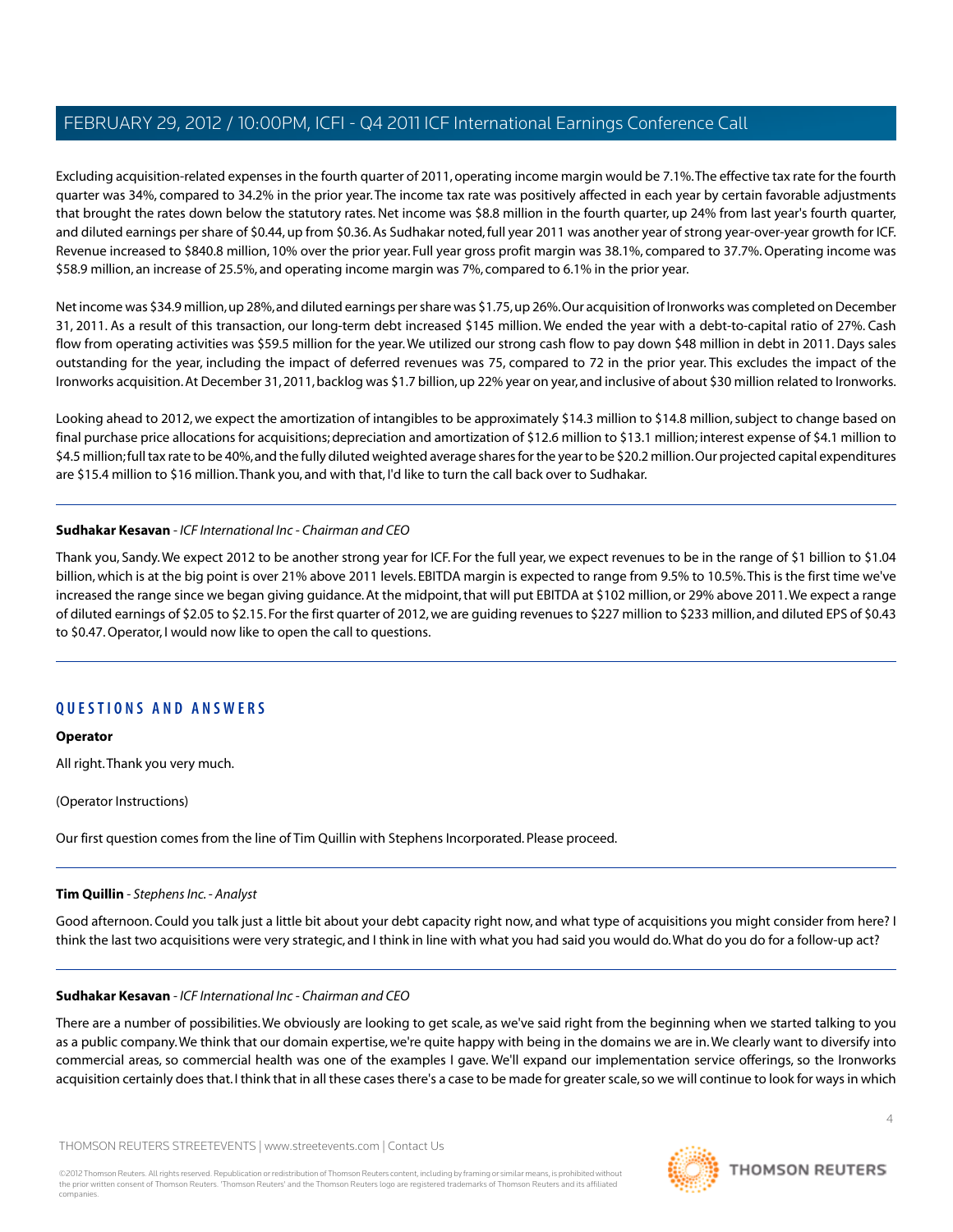we can get greater scale in these areas, and it could be -- we are certainly focused, now, on, not only, as I said, on the Federal Government, but also commercial markets in our domains, as well as international markets in our domains, so the breadth of opportunities for acquisitions which we can look at has certainly expanded.

## **Tim Quillin** *- Stephens Inc. - Analyst*

And what size acquisition are you able to look at right now, given your balance sheet, and should we expect any sizable acquisitions this year?

## **Sudhakar Kesavan** *- ICF International Inc - Chairman and CEO*

Well, I think the quidance of the Board is that they would like acquisitions which are greater than \$50 million in revenue, because of the fact that those are more institutionalized companies, and it's easier to integrate them, plus there's less risk. Clearly, we have tried, certainly, to adhere by their guidance. Once in a while, we make the case as to why a certain acquisition is powerful, strategic, and therefore we need to do it. So the size of the acquisitions will be \$50 million-plus in revenue.The debt capacity aspects, at the moment, allow us to go up to larger sizes, and we will look on it in a very considered way, and do acquisitions which fit the general set of parameters of our business.

## **Tim Quillin** *- Stephens Inc. - Analyst*

Perfect.Thanks Sudhakar.

#### **Operator**

<span id="page-5-0"></span>Our next question comes from the line of George Price with BB&T Capital Markets. Please proceed.

## **George Price** *- BB&T Capital Markets - Analyst*

Hi, thanks very much for taking my questions. Just, I guess to start off, focusing on the 2012 guidance. \$230 million is the midpoint of the guidance range for first quarter, and so off of that, to hit the midpoint of the full-year guidance, you need something along the lines of 7% quarter-over-quarter growth for the next three quarters. Obviously, you're going to get an uptick from the full quarter of GHK in the second quarter, and I also acknowledge that seasonally your second quarter tends to be very strong for you, your fourth quarter generally a little bit down. I guess where I'm going with this is how should we think about the revenue progression through the year in that light? Then, given the uncertainties in the market, how do we kind of get comfortable about that, particularly the federal space?

## **Sudhakar Kesavan** *- ICF International Inc - Chairman and CEO*

Yes, I think clearly the federal space, as we have said, is going to grow, as I said in my conference call remarks, at a mid-single digit rate. We certainly hope to do better, we have a very strong backlog, but hopefully the Government will go ahead and make decisions and spend the money. But we're expecting 5%, clearly, therefore, the commercial market has to grow more rapidly than the federal business, clearly, as it has in 2011. So I think our overall sense is that the organic growth rate, guidance was given as 8% to 12%, and so we think that if you exclude the acquisitions, the general pattern of revenue growth would be stronger in the second and third quarter, and lower in the first and fourth quarter. So I think that would be the way I would look at it, nothing different from what we've done in the last few years.

#### **George Price** *- BB&T Capital Markets - Analyst*

Okay. Okay.What part of the federal work in the quarter disappointed? Can you point out any particular vehicle, or agency, or type of work?

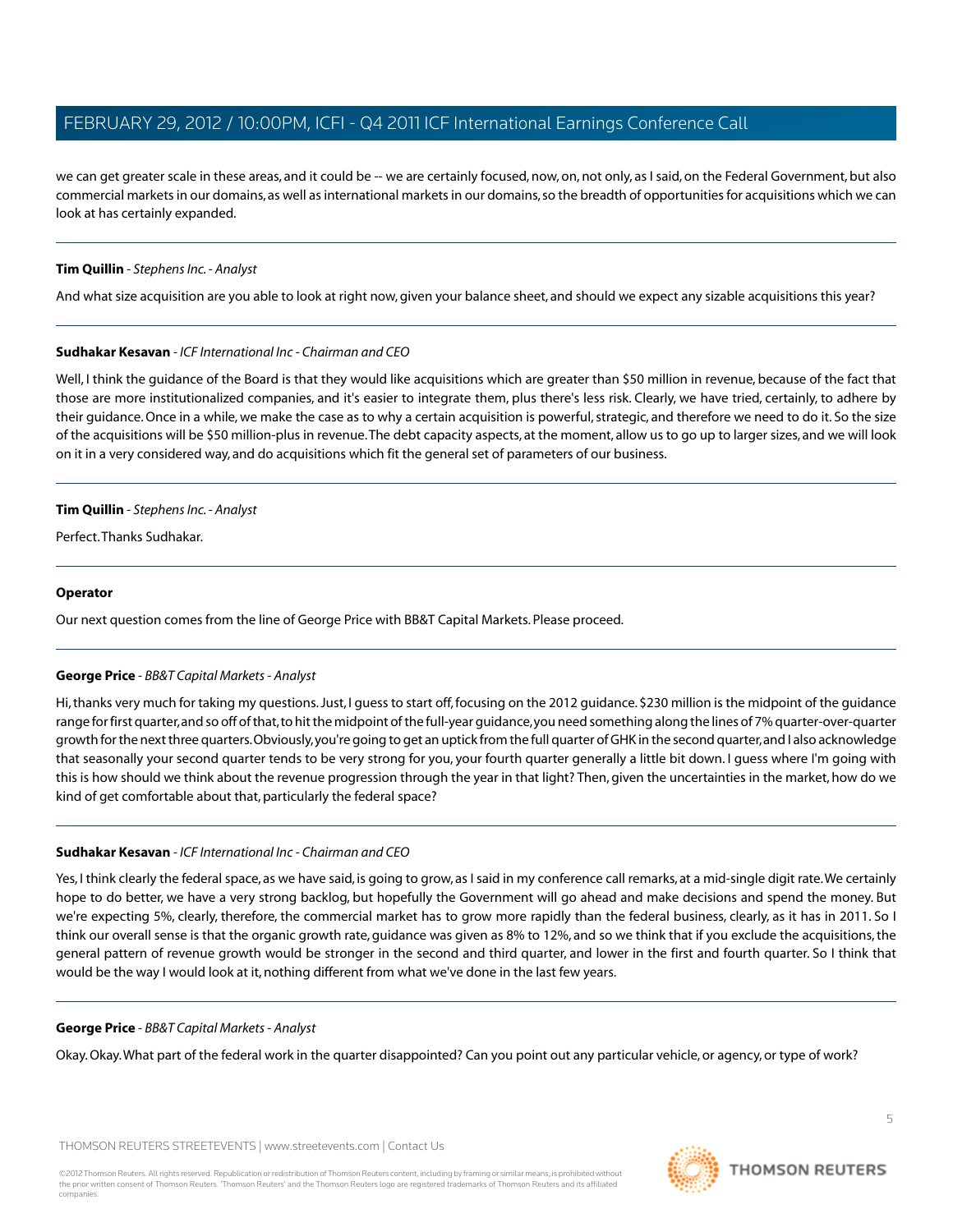## **John Wasson** *- ICF International Inc - President, COO*

Sure.This is John Wasson. So I think that it was a mixed bag. I think there were certain parts of our federal work that were actually quite strong and showed robust double digit growth. Health and Human Services, State Department, Department of Transportation were all up significantly. I think we saw weakness and some contraction at the Department of Agriculture. We've had some broadband work there. The Postal Service, Housing and Urban Development was down a bit. EPA was down a little bit, so those would be the agencies where we've seen some weakness in the last quarter.

## **George Price** *- BB&T Capital Markets - Analyst*

Okay. And how much of the contract awards in the quarter represented new work?

#### **John Wasson** *- ICF International Inc - President, COO*

The majority.

## **Sudhakar Kesavan** *- ICF International Inc - Chairman and CEO*

The majority I think was, I'm sure we have the numbers.We don't have them handy at the moment.

#### **John Wasson** *- ICF International Inc - President, COO*

Yes, but it is certainly well into the majority.

## **George Price** *- BB&T Capital Markets - Analyst*

Okay. Okay. Last, last question if I could. And then maybe I'll circle back. But just, Sandy, on the tax rate in 4Q, I've noted, looking back the last couple of years, you've had a dip in the tax rate in the fourth quarter, so if you can just let us know what happened there. And I guess notwithstanding the 40% tax rate guide for the year, should as a rule, is there a reason we should model every fourth quarter a dip in the tax rate? Thanks.

#### **Sandy Murray** *- ICF International Inc - Interim CFO*

The reason for 2010 and 2011 were some one-time reclassifications that we did from prior years, so we had a favorable pick-up in some FIN 48 adjustments. I really don't think we can project that that will occur every fourth quarter.

#### **George Price** *- BB&T Capital Markets - Analyst*

Okay. So that was all FIN 48. Okay, fair enough. Great.Thank you.

#### **Operator**

Our next question comes from the line of Tim McHugh with William Blair. Please proceed.



6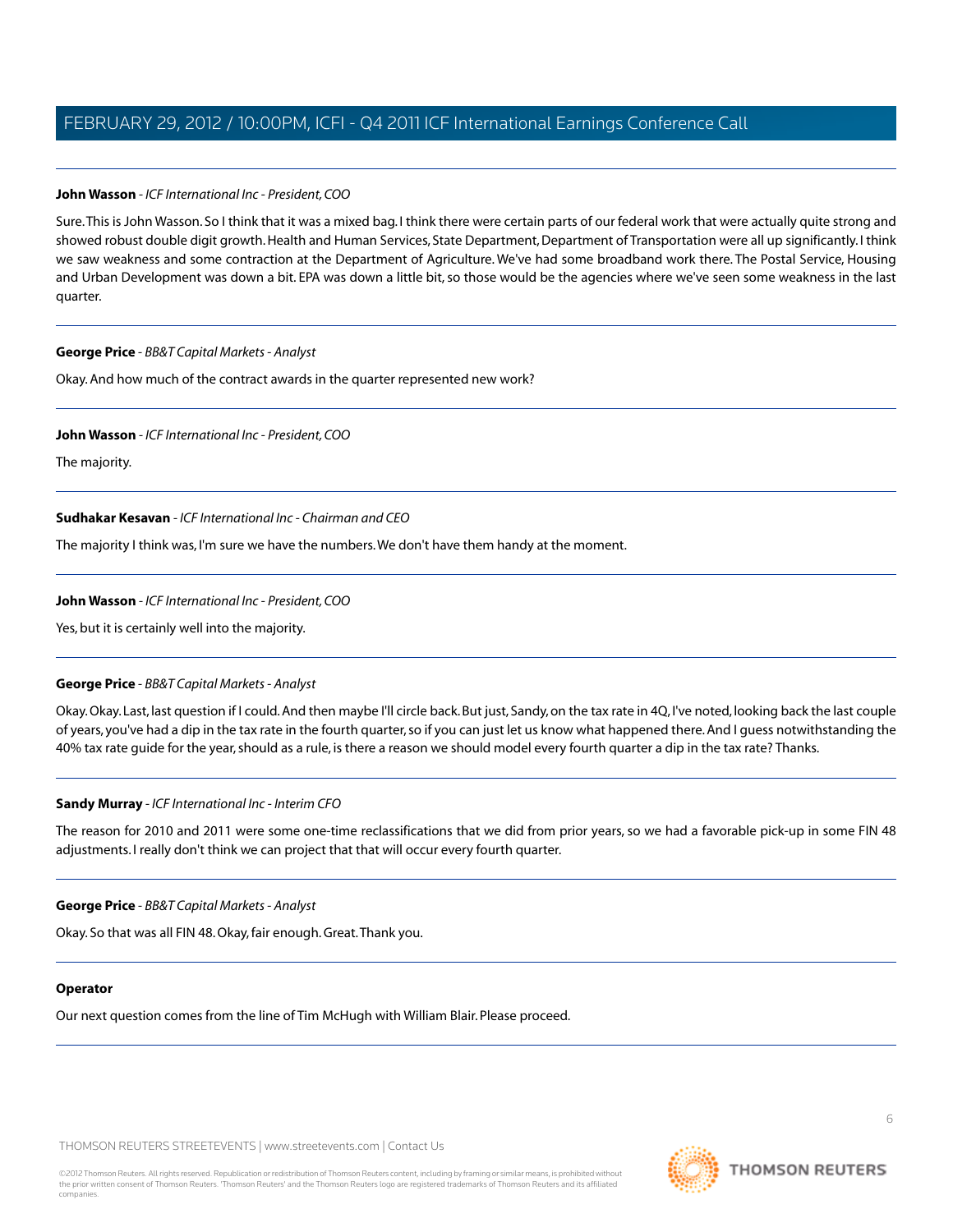## <span id="page-7-0"></span>**Timothy McHugh** *- William Blair & Company - Analyst*

Yes, thanks. First, just following up on the questions about the federal business this quarter.You mentioned some of the agencies.Were there any particular large projects or anything that moved to the right on you, or was it just broadly a little slower than you might have hoped?

## **John Wasson** *- ICF International Inc - President, COO*

Yes, I think it was several things. I think we did see some project delays.We saw some client turnover on one or two large contracts that impacted the ramp up, and then there's some budget uncertainty. So I would say a mix of those reasons. It's not a single reason.We do expect some of these -- the client turnover on a couple key contracts will get resolved, and we'll pick back up. But it is several things that drove it in the fourth quarter.

## **Timothy McHugh** *- William Blair & Company - Analyst*

As we think about that backlog growth, how different was the federal business backlog growth, or even the contract growth, is probably a better number, so if you're up 40% -- did federal contracts, if you stripped out the commercial and kind of international stuff, still grow 20%, 30%? I'm just trying to think about that relative to the 5%, or kind of mid-single digit growth you're talking about for federal.

## **Sudhakar Kesavan** *- ICF International Inc - Chairman and CEO*

Yes. I think that the federal business clearly did continue to grow, and that the award activity continued. I think that it so happened that there were certain, as John said, there was no specific singular reason, so there wasn't like an -- I hear some of the DOD-focused companies, government services companies, talking about broad policy aspects, which impact their business. But I think here, we had a confluence of multiple factors which we think will resolve themselves, and we'll be able to take advantage of some of the growth in backlog, the strong growth in backlog, and the fact that we have a good, strong [base] where we can do the work. I think having said that, it is important to understand that this fact that there is some budget uncertainty has driven some of the Federal clients to, even if they have the money, to sort of slowly decide, so the decision making certainly has slowed down, regardless of whether they have the money or not.

So I think there's a whole psychological impact, I think of this whole, of all the budget talk, and therefore that is slowing it down. We hope that it will resolve itself in the next few months, that people understand.We have seen the 2013 budget. It doesn't appear as drastic as we thought -- at least the President's budget. Now, that, people will say, is not likely to be passed, but at least it's an indication of where the spending is, and where the spending is not. It's a flat budget.There are one or two places where it's a little lower, but it's actually quite okay. So once that goes along, and that goes around, then hopefully things will even out, and the federal clients will become more comfortable, and we'll get back to higher growth rates.

#### **Timothy McHugh** *- William Blair & Company - Analyst*

As we, just another question on a different topic for margins in 2012. It seems like given some of the acquisitions and the shift, commercial, I guess if I just layered in the acquisitions, it would put you above the midpoint of that EBITDA margin guidance for next year. Maybe my math's wrong, or are there some, are there some offsetting factors that you have kind of embedded into there? I'm trying to think about where within that range --

#### **Sudhakar Kesavan** *- ICF International Inc - Chairman and CEO*

9.5% to 10.5%, we've given.The midpoint of \$1 billion to \$1.04 billion is \$1.02 billion. 10% of \$1.02 billion is \$102 million, which is what I said the EBITDA is going to be. So I don't know, the math is pretty straightforward.



7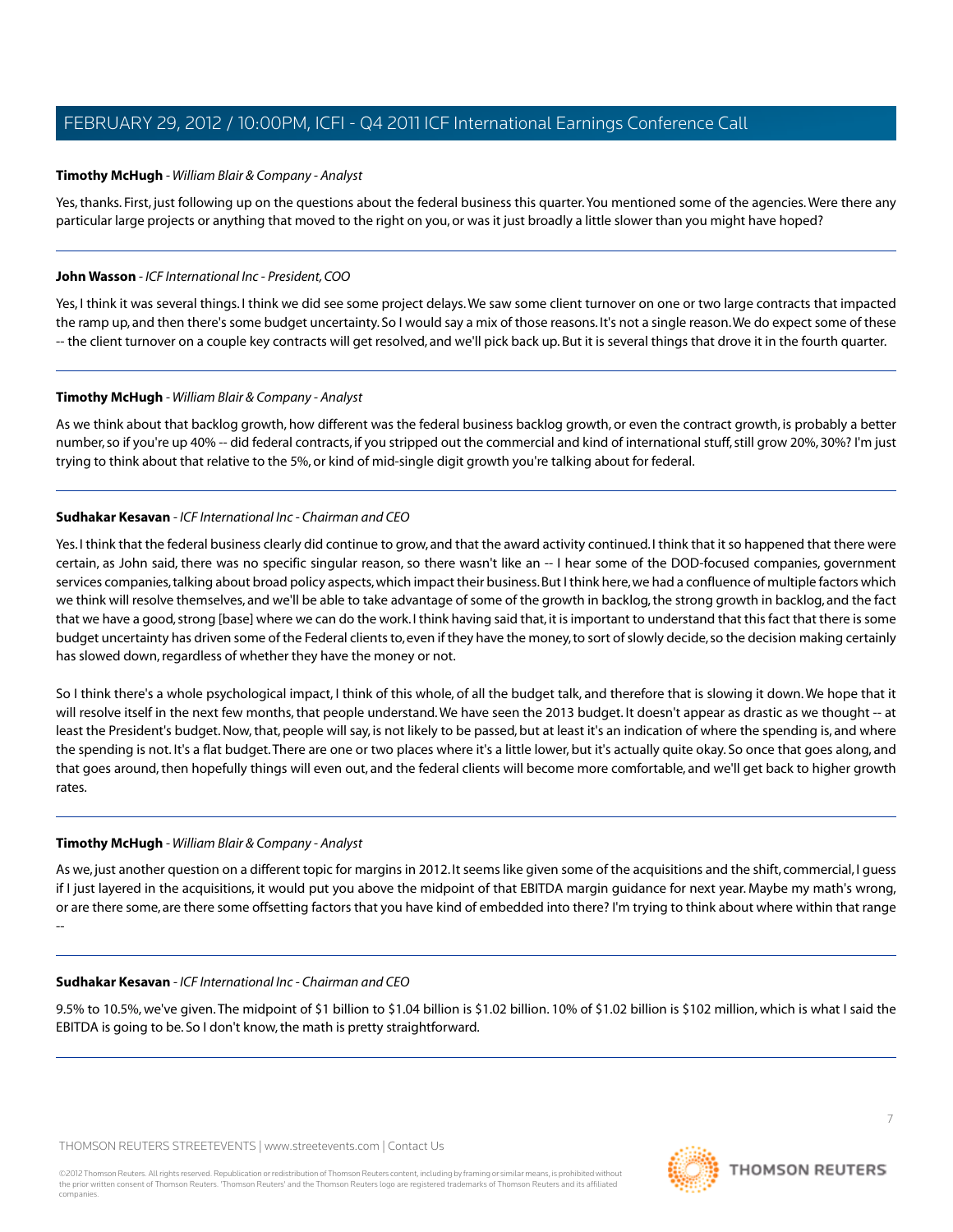## **Timothy McHugh** *- William Blair & Company - Analyst*

No, I get that math. I'm saying if I took your EBITDA margin from last year and made some -- took what we know, or at least what I think I know about the margins of the businesses you've acquired, it would seem your margins assumptions are even a little conservative. I guess I was trying to see if there is something else impacting the number there, and what to think about for you margins next year.

#### **Sudhakar Kesavan** *- ICF International Inc - Chairman and CEO*

No. If we can generate more margins, we certainly will. I think based on the things we have looked at, we need to understand these businesses. We need to know that they will actually produce what they have produced in a non-ICF setting, and that, as we pointed out in the Ironworks situation, the back office was a pretty thin back office.We obviously had to invest there. Once we get a better sense of that run rate, we certainly hope that we can generate more margins, but I think at the moment, we are reasonably confident that we can generate what we've told you we can.

## **Timothy McHugh** *- William Blair & Company - Analyst*

Okay. Great. And my last question would be, given the amount of depreciation and amortization, do you have a sense for, or a target for free cash flow next year at all, or maybe a delta between GAAP EPS and the free cash flow that you hope to generate?

## **Sudhakar Kesavan** *- ICF International Inc - Chairman and CEO*

Large amounts of free cash flow. (Laughter) No, we don't have -- we certainly manage cash I think quite effectively.We certainly hope to generate, continue to do well, on the free cash flow front. So we do not have a specific target, no, which we can talk about.

## **Timothy McHugh** *- William Blair & Company - Analyst*

Okay. All right.Thank you.

#### <span id="page-8-0"></span>**Operator**

Our next question comes from the line of Tobey Sommer with SunTrust. Please proceed.

#### **Tobey Sommer** *- SunTrust Robinson Humphrey - Analyst*

Thank you. I was wondering if you could give us an update on, I believe it's a pair of contract protests that were underway. See if you've heard, or if that's still pending, thanks?

#### **John Wasson** *- ICF International Inc - President, COO*

Yes. I think the long and the short of the two contracts we discussed last time is that those contracts remained under protest, and the issues are unresolved. So there's no -- they're still unresolved.The protests.

#### **Tobey Sommer** *- SunTrust Robinson Humphrey - Analyst*

John, is the time line, as near as you can judge, because you never know until you do, but sometime over the next month or so?

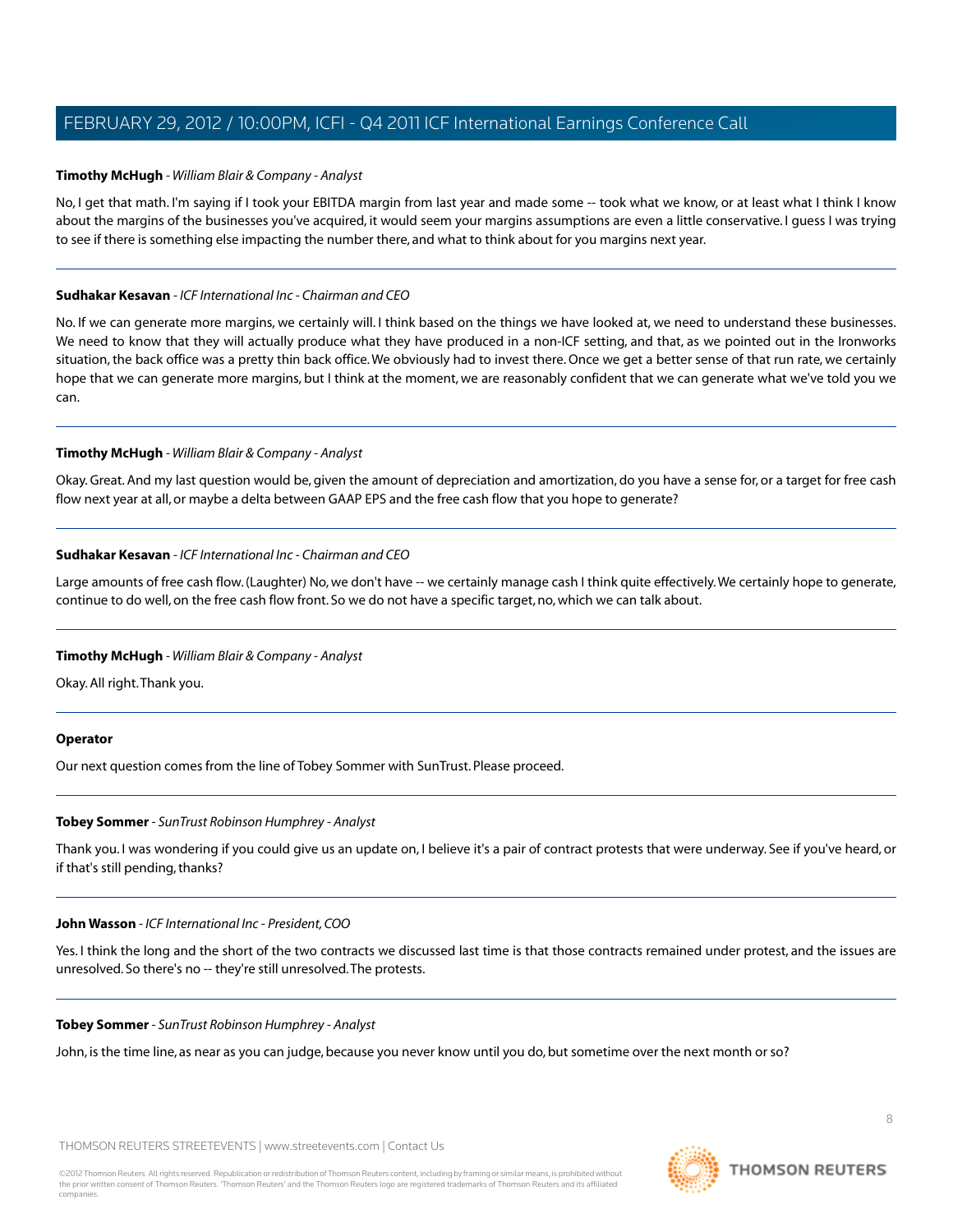#### **John Wasson** *- ICF International Inc - President, COO*

Yes. I would hope in the next month or two.We certainly hope so.

#### **Tobey Sommer** *- SunTrust Robinson Humphrey - Analyst*

Okay. And then I wanted to ask a question about your facility in rural Virginia. First of all, is it open, and if you were able to take a look at how the business and the composition may look in a year or two's time, how many employees, maybe what proportion of employees do you think you could house in a location like that?

## **John Wasson** *- ICF International Inc - President, COO*

Well, the facility in Martinsville, Virginia, we did open it, I think, in January, middle of January. We have, I think, we're up to about 150 employees in that facility upon opening. I think it has capacity for somewhere north of 500, 500 to 550 employees. I think our hope would be to get there, certainly, in the next couple of years, and so I think, as we've talked about, we believe that the services that we've run out of that facility, the implementation services around business processing, call centers, outsourcing are a key new implementation service that we can sell in our verticals. So I think it's going very well.We've been able to hire high-quality people, we're finding it to be a very efficient workforce, and so I think it's serving the purposes we'd hoped, and as I say, we've opened it in the last month or six weeks.We have 150 people we've hired, and our goal is to get to 500 or 550, certainly, in the next couple of years.

## **Tobey Sommer** *- SunTrust Robinson Humphrey - Analyst*

Thank you very much.

## <span id="page-9-0"></span>**Operator**

Our next question comes from the line of Bill Loomis with Stifel Nicolaus. Please proceed.

## **Bill Loomis** *- Stifel Nicolaus - Analyst*

Hi.Thank you. Looking on the federal business, it sounds like the tone has changed in terms of talking about the federal growth. Even earlier this year I didn't get the sense from talking with you guys that you were going to see that you thought the federal would be where it is. So, how quickly did you hear this? Is this kind of a change in tone? Because I'm a little surprised with, just, you said, with the exception of the protest, that the record amount of awards you've won have been staffing up and ramping up with no issues, and then we did have the budget passed in mid-December, which didn't help the fourth quarter too much, but going forward, I would think it would, as those funds get applied to contract, the record amount of contracts you won, so is this something that, the tone that's really been changing in the last month or so?

#### **Sudhakar Kesavan** *- ICF International Inc - Chairman and CEO*

I think for us, we're aware of the fact that, as you point out, that we were more bullish about the federal business than it actually turned out to be, so we have been a little more cautious.We won all these awards, we thought the awards would translate into significant amounts of revenues.The award activity hasn't slowed. Everybody seems to be putting out RFPs, and we continue to bid, and we have record backlog. But the task orders take longer to come. Things have, we think, slowed down. So we think that we would be delighted if we can go back to the tone of a quarter or two, and we hope that we can do that next time we talk to you, but at the moment, given that we've been saying something, and it's not turned out to be exactly what we thought it will be, we have decided to rein it back a bit, and we think that the numbers we're giving you now are consistent with the behavior of the Federal Government client base at the moment.

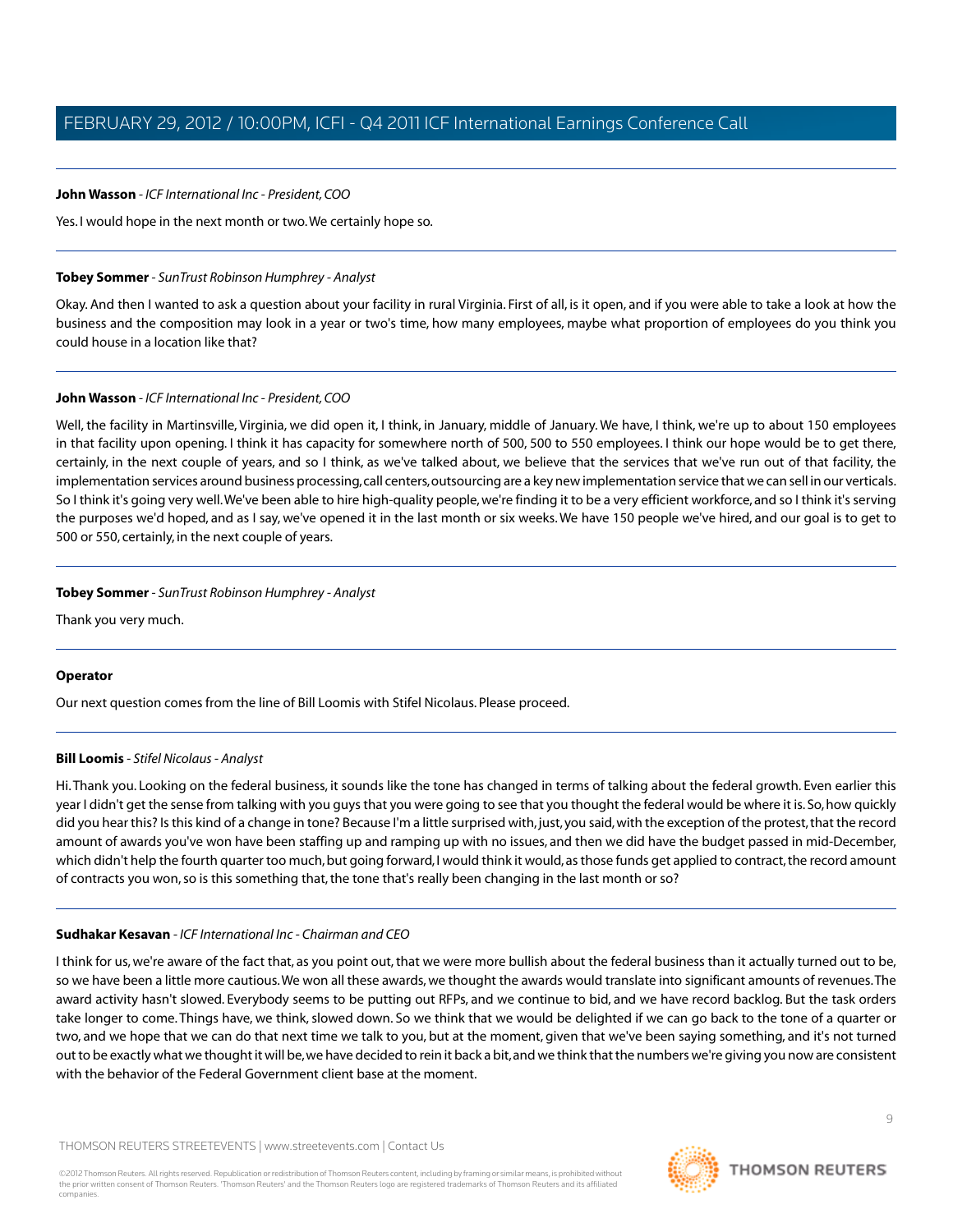## **Bill Loomis** *- Stifel Nicolaus - Analyst*

So even with the budget, mid-December money starting to flow through, you're being conservative based on what you saw last quarter?

## **Sudhakar Kesavan** *- ICF International Inc - Chairman and CEO*

Yes. I mean, if we can -- once the money starts flowing through, and once we see all these things going, and the client base is getting us to go ahead and do what we need to do with the right amount of, with the complete okay, then, yes, we will go back to the tone, but at the moment we think that it's prudent to adopt the tone we have adopted this quarter.

#### **Bill Loomis** *- Stifel Nicolaus - Analyst*

Then on the energy efficiency, what was the number that institute gave on the energy efficiency market? Was that \$6.8 billion? And I guess I'm just trying to understand how much of that is addressable by the services that you provide? Because when I look at the size of yours, even your biggest one with BG&E, and then I look at some competitors' sizes, they're not, I mean, they're nice pieces of work for sure, but I just have a hard time adding up to get to \$6 billion, so how much of that would really be an addressable market for what you do?

## **Sudhakar Kesavan** *- ICF International Inc - Chairman and CEO*

I think the \$6.8 billion includes a bunch of incentives and other monies which is spent by the utilities for all kinds of acquisitions of hardware. So if you take those out, the addressable market would be, perhaps, 25% of that \$6.8 billion.

## **Tobey Sommer** *- SunTrust Robinson Humphrey - Analyst*

Which is still huge compared to --

## **Sudhakar Kesavan** *- ICF International Inc - Chairman and CEO*

Which is still huge, yes.

#### **Tobey Sommer** *- SunTrust Robinson Humphrey - Analyst*

So when you look at your pipeline, I mean, are you able to bid, do you have to wait for -- we've talked in the past about California, and their re-compete cycle, and that's certainly a big chunk of that spending. But is this something that you just have to wait for the contracts to turn over, and the re-compete cycles, before you can start further increasing your market share?

#### **Sudhakar Kesavan** *- ICF International Inc - Chairman and CEO*

I think in California that is certainly true, but we don't have to wait in the other states. We are in half the states, and we're certainly in the process of expanding to the other states, and increasing the size of the assignments in the states we're in. So some of the announcements which have been made and which we hope to make will certainly add to the scale of the work we do in each of these states.

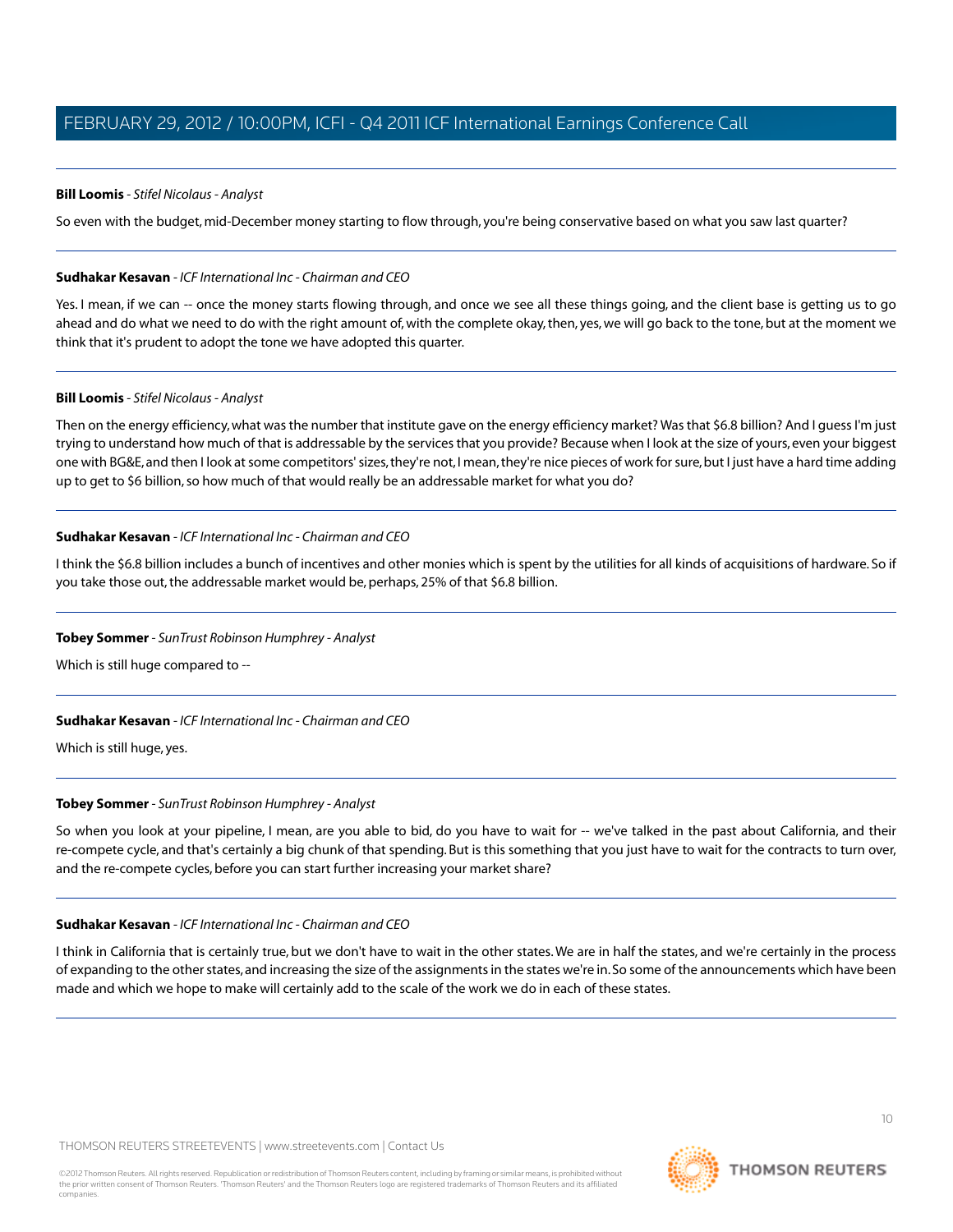## **Tobey Sommer** *- SunTrust Robinson Humphrey - Analyst*

So I mean, I'm not trying asking to you make a forecast on this, but would it be possible for this energy efficiency business of yours to double in two years, for example? Based on the opportunities you see in the pipeline and, I'm just trying to get a sense of how much growth from this current level could we really see if things went right?

#### **Sudhakar Kesavan** *- ICF International Inc - Chairman and CEO*

Yes, that's a reasonable assumption. Doubling of the size of the business.

#### **Tobey Sommer** *- SunTrust Robinson Humphrey - Analyst*

Okay.Thank you.

#### **Operator**

(Operator Instructions)

Our next question is a follow-up that comes from the line of George Price with BB&T Capital Markets. Please proceed. Mr. Price, your line is open.

## **George Price** *- BB&T Capital Markets - Analyst*

I had a couple of follow-ups. First of all, John, on the protests, what's assumed in guidance for those? Is there a potential for material impact on those one way or another, if they come sooner or later?

#### **John Wasson** *- ICF International Inc - President, COO*

I don't think there's a material impact. I think of the 2 protests, one we have not included in the guidance, and the second we've assumed it to be resolved at some point in the second quarter, so there is some revenues from that contract in our guidance, but it's not material.

#### **George Price** *- BB&T Capital Markets - Analyst*

Okay. And are there any, what are the additional acquisition related costs, maybe, that may hit in first quarter '12 and beyond that, in terms of acquisition transaction costs, Sandy?

#### **Sandy Murray** *- ICF International Inc - Interim CFO*

Probably around \$300,000 to \$400,000.

#### **George Price** *- BB&T Capital Markets - Analyst*

And that's all in first quarter?

#### **Sandy Murray** *- ICF International Inc - Interim CFO*

Mostly, yes.

THOMSON REUTERS STREETEVENTS | [www.streetevents.com](http://www.streetevents.com) | [Contact Us](http://www010.streetevents.com/contact.asp)

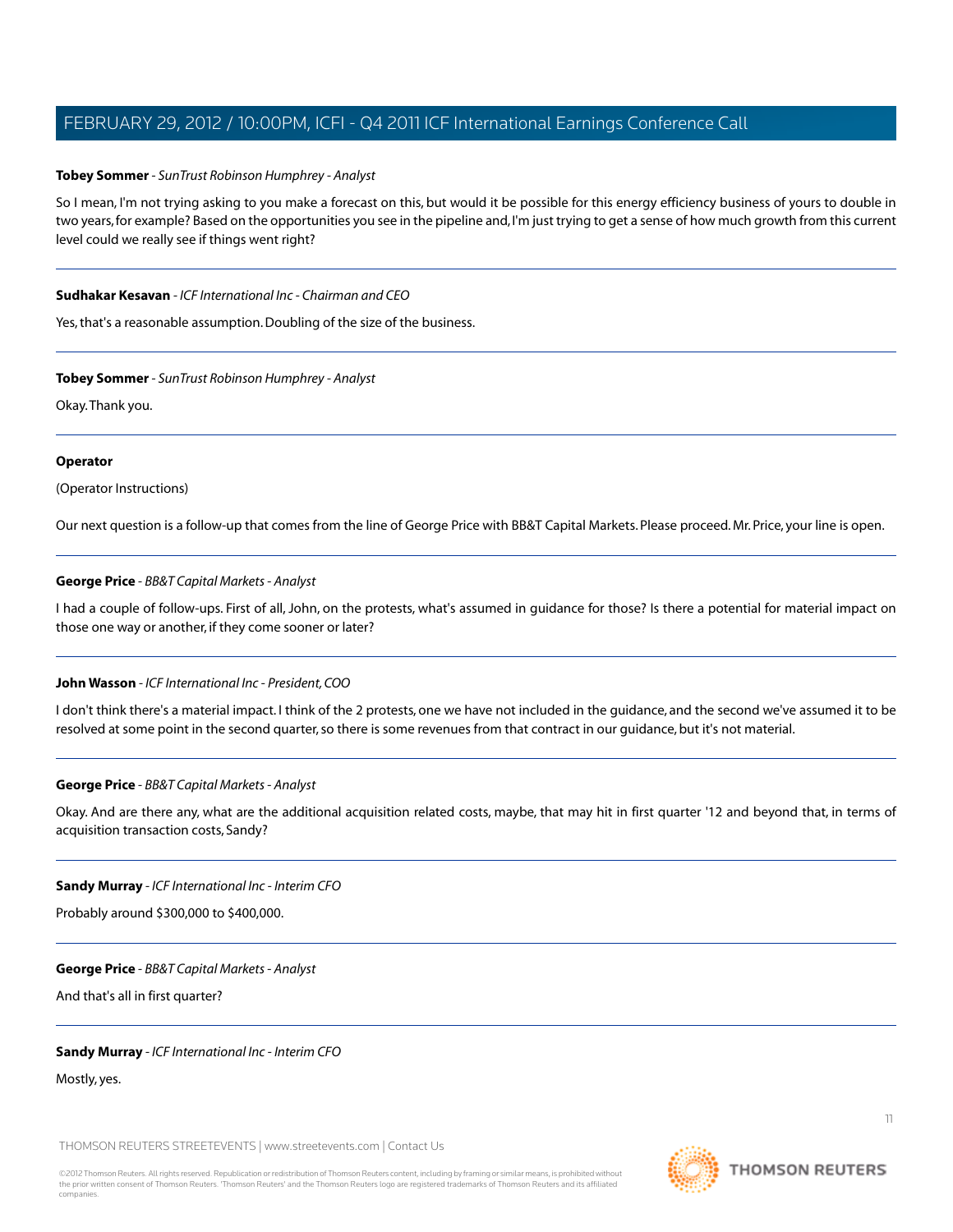## **George Price** *- BB&T Capital Markets - Analyst*

Okay. And last thing is just, did you give the specific acquired revenue, or could you, at least, for what you're going to get from GHK in the first quarter?

#### **Sudhakar Kesavan** *- ICF International Inc - Chairman and CEO*

I think we've given the revenue guidance.We have given the size of the business. So I think that it will be one month out of the three months, so one-twelfth of \$30 million.

## **George Price** *- BB&T Capital Markets - Analyst*

Okay. I just wondered if there might be some seasonality in those.What do you expect that business to do from a growth perspective in 2012?

## **Sudhakar Kesavan** *- ICF International Inc - Chairman and CEO*

We have assumed that it will not grow in 2012, because we're trying to -- that's the assumption in our -- it has grown over the years on its own, but we've assumed no growth in 2012, because we're trying to get our hands around it.There's a whole integration aspect. Jeanne Townend is moving over there at the end of this month. So at the moment, we have assumed no growth, but then hopefully it will growth at the normal rates it has grown. 9%, 10% going forward.

#### **George Price** *- BB&T Capital Markets - Analyst*

Okay. All right. Great, thanks very much.

#### **Operator**

Ladies and gentlemen, that will conclude the question-and-answer portion of our event. I'd now like to turn the presentation over to Management for closing remarks.

#### **Sudhakar Kesavan** *- ICF International Inc - Chairman and CEO*

Oh, thank you very much, and we look forward to speaking to you again at the next earnings call in May.Thanks for joining us.

#### **Operator**

Ladies and gentlemen, that concludes today's conference.Thank you for your participation.You may now disconnect. Have a wonderful day.